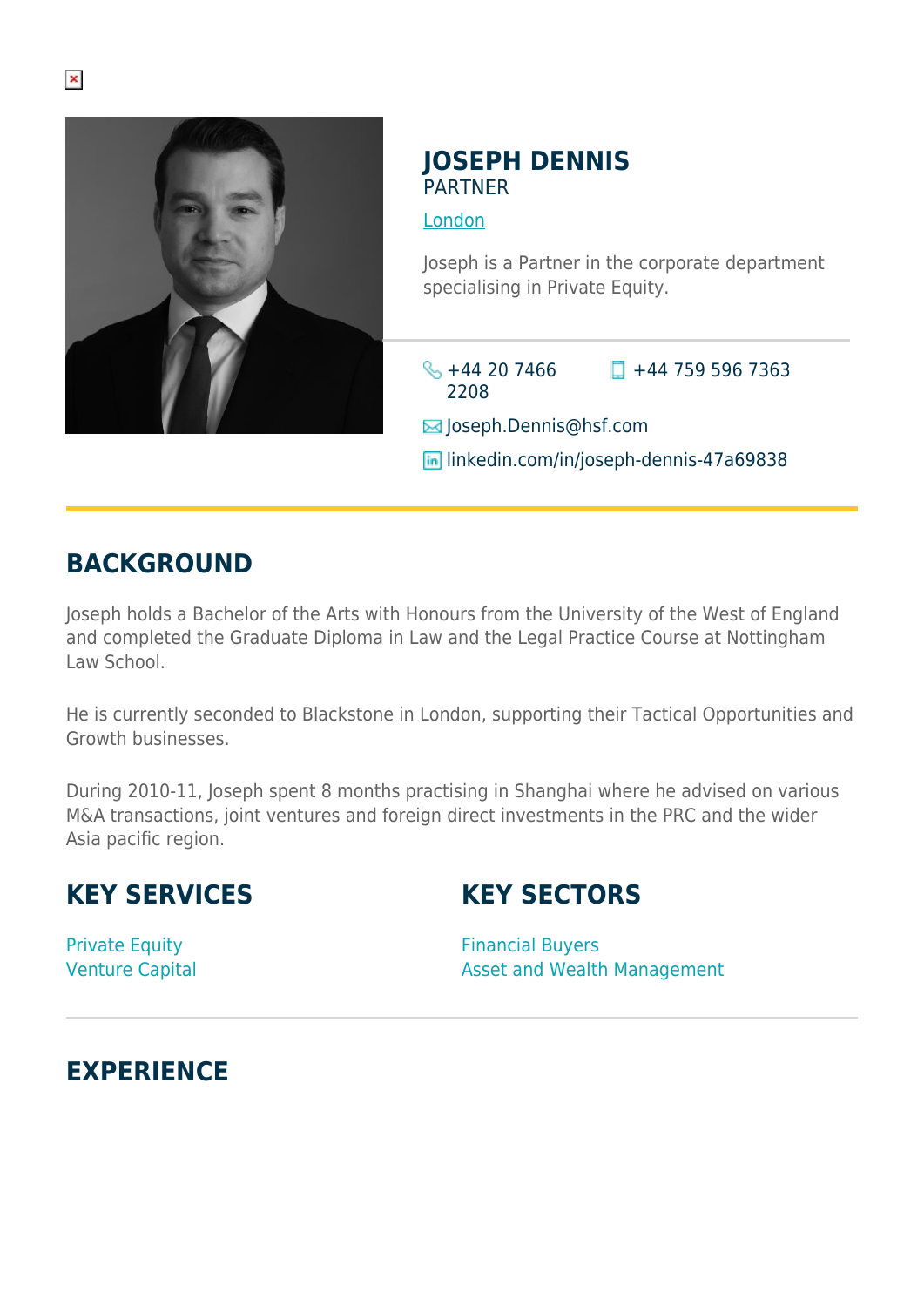Joseph has over 10 years' experience acting for domestic and international PE funds, venture capital and growth funds and other financial investors, portfolio companies and management teams on a broad range of transactions, including UK and international leveraged buyouts, venture and growth capital investments, disposals, reorganisations and management incentive arrangements. Joseph frequently advises on real estate, infrastructure, financial services and TMT/fintech transactions.

In 2019 Joseph was listed in Legal Week's 40 Under 40: The Rising Stars in Private Equity.

Joseph's experience includes advising:

- a consortium comprising GIC and funds advised by BlackRock in relation to their acquisition from funds advised by Antin Infrastructure Partners of Kellas Midstream, an owner and operator of key gas infrastructure in the UK Central and Southern North Sea
- Aquiline Capital Partners on its investment in Wealth at Work Group Limited, a UK-based specialist provider of workplace financial education, guidance and regulated financial advice
- Impilo on the leveraged buyout of The Fertility Partnership, a leading European provider of fertility services, ultrasound pregnancy scans and hormone treatments with activities in the UK, Poland and the Netherlands and the subsequent acquisition of VivaNeo, one of the leading European providers of fertility services with clinics in Austria, Denmark, the Netherlands and Germany
- H2 Equity Partners on its leveraged buyout of Siderise Group, a manufacturer and distributor of fire safety, acoustic and thermal insulation solutions
- GIC on its acquisition of a 30% stake in CETIN Group, a leading telecommunications infrastructure provider operating across Central and Eastern Europe
- Acacia Research Corporation on its secondary purchase of a portfolio of interests in 19 public and private life sciences companies based in the UK and US from the legacy Neil Woodford fund, LF Equity Income Fund, for £223.9 million
- Cabot Square Capital on various investments, disposals and portfolio management issues including the MBO of MSP Capital, a provider of development loans and bridging finance solutions, and the disposal of LDF Group, a specialist lender and distributor of asset finance and loans to UK SMEs, to White Oak Global Advisors
- Three Hills Capital Partners on a number of investments and refinancings, including on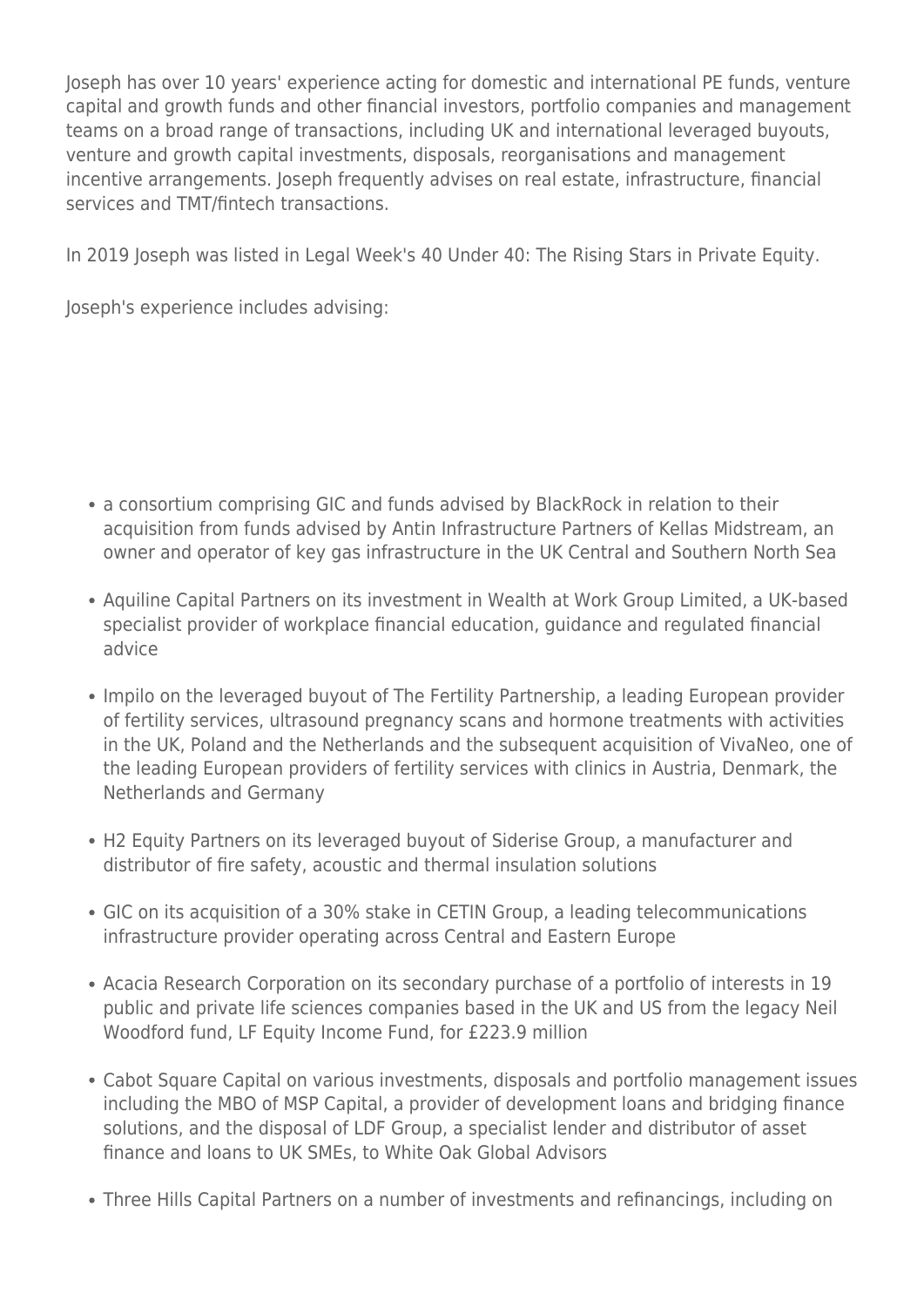their additional investment alongside FPP, into their portfolio company, Byron Burger, the debt and equity financing of the MBO of WPI Group, a provider of civil engineering, earthworks and road surfacing services, and the refinancing of the Hunter Boots business

- Macquarie Bank Limited in relation to its equity and debt financing of the management buy in of Aitch Care Homes Group
- Carlyle on the disposal of Ludgate House and Sampson House to a consortium led by Native Land
- BlackRock on the sale of 1 & 2 Harbour Exchange, Canary Wharf to GAW Capital Partners
- Gresham House, as manager of the British Strategic Infrastructure Fund, on its investment in Wildanet, a provider of fibre broadband internet services in the west of England
- Temasek on its Series E and Series F investments in Funding Circle and its Series D investment in Secret Escapes
- Khazanah on its Series F investment in Farfetch.com
- LendInvest on its Series C debt and equity funding round
- MedNeo, a medical imaging provider, and its investor MARCOL on a €30m growth facility provided by the European Investment Bank
- WeWALK, a "tech-for-good" start-up supported by the Social Tech Trust and Microsoft through their "AI For Good" programme, on its Series A investment round
- the management shareholders of Atom Group (a producer and distributor of alcoholic drinks, trading online as Masters of Malt) on a sale to AB InBev
- the management team on the MBO of Centric Health by Five Arrows Principal Investments
- Telefonica on the c. £11.2bn sale of O2 to Hutchison Whampoa
- Wesfarmers on the acquisition of Homebase from Home Retail Group for £340m and the subsequent sale of Homebase to Hilco Capital
- Shaanxi Ligeance Mineral Resources on the acquisition of Gardner Aerospace from Better Capital for £326m and the subsequent bolt-on acquisition of Northern Aerospace from Better Capital for £44m
- AGCO Corporation on the acquisition of Cimbria, a maker of equipment and processing lines for seed and grain with operations across Europe, Africa and the Middle East, from Silverfleet Capital